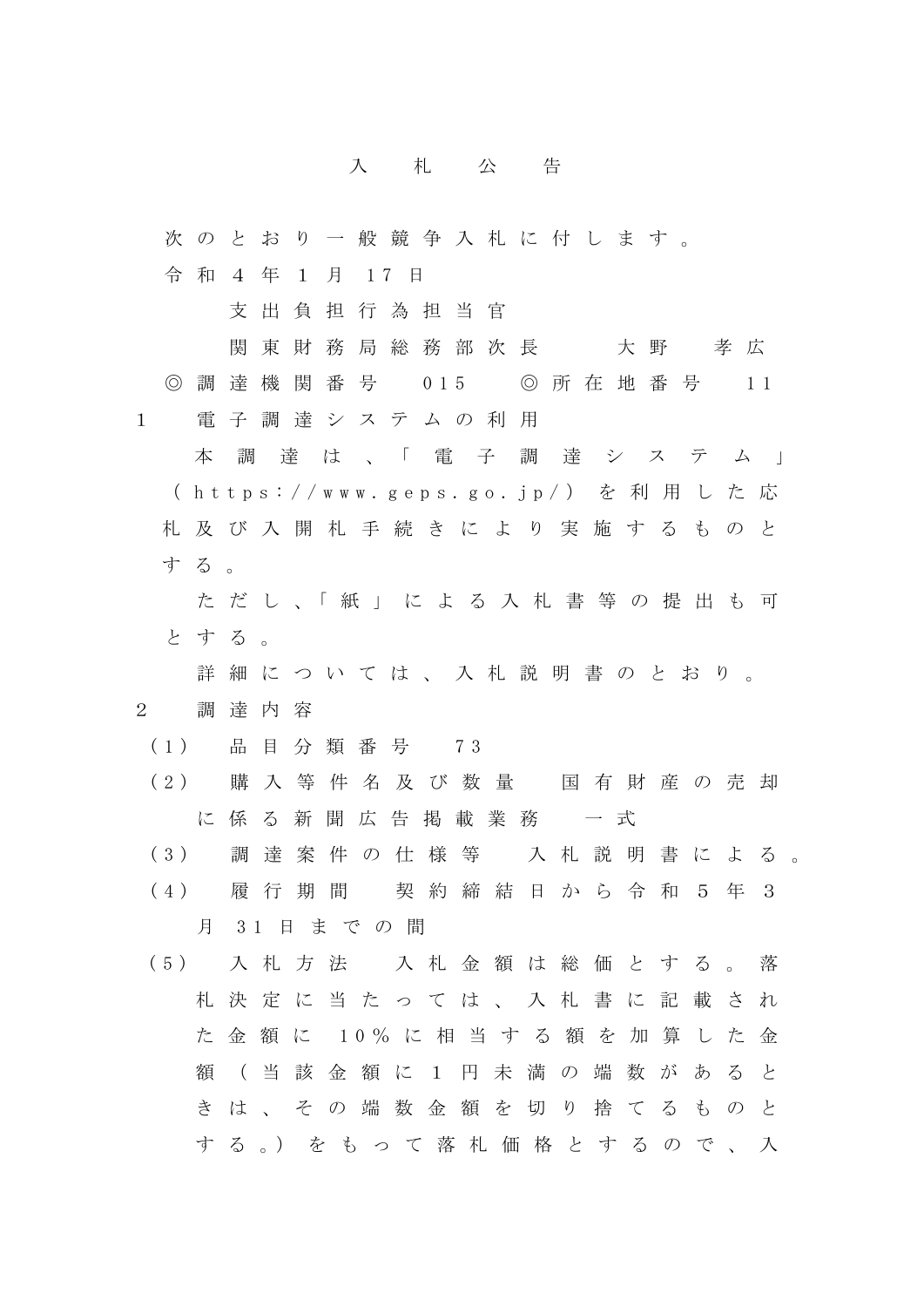札者は 、 消 費 税 及 び 地 方 消 費 税 に 係 る 課 税 事 業 者 で あるか免税 事 業 者 で あ る か を 問 わ ず 、 見 積 も っ た 金 額 の 110 分 の 100 に 相 当する金額を入札書に記載すること。 3 競 争 参 加 資 格

( 1 ) 予 算 決 算 及 び 会 計 令 第 7 0 条 の 規 定 に 該 当 し な い 者 で あ る こ と 。

なお、未成年者、被保佐人又は被補助人 で あ っ て 、契 約 締 結 の た め に 必 要 な 同 意 を 得 て い る 者 は 、 同 条 中 、 特 別 の 理 由 が あ る 場合に該当する。

- ( 2 ) 予 算 決 算 及 び 会 計 令 第 7 1 条 の 規 定 に 該 当 し な い 者 で あ る こ と 。
- ( 3 ) 令 和 元 ・ 2 ・ 3 年 度 ( 平 成 3 1 ・ 3 2 ・ 3 3 年 度 ) 財 務 省 競 争 参 加 資 格 ( 全 省 庁 統 一 資格)において、業種区分が「役務の提 供 等 (広 告 · 宣 伝 )」 の 「 A 」 又 は 「 B 」 等級に格付けされ、関東・甲信越地域の 競争参加資格を有する者、又は、当該競 争 参 加 資 格 を 有 し て い な い 者 で 、 入 札 書 の 受 領 期 限 ま で に 競 争 参 加 資 格 審 査 を 受 け 、 競 争 参 加 資 格 者 名 簿 に 登 録 さ れ た 者 で あ る こ と 。 な お 、 競 争 参 加 資 格 の 申 請 は 、「 競 争 参 加 者 の 資 格 に 関 す る 公 示 」( 令 和 2 年 3 月 31 日 付 官 報 ) に 記 載 さ れ て い る 時 期 及 び 場 所 で 受 け 付 け る 。
- ( 4 ) 各 省 各 庁 か ら 指 名 停 止 等 を 受 け て い な い 者( 支 出 負 担 行 為 担 当 官 が 特 に 認 め る 者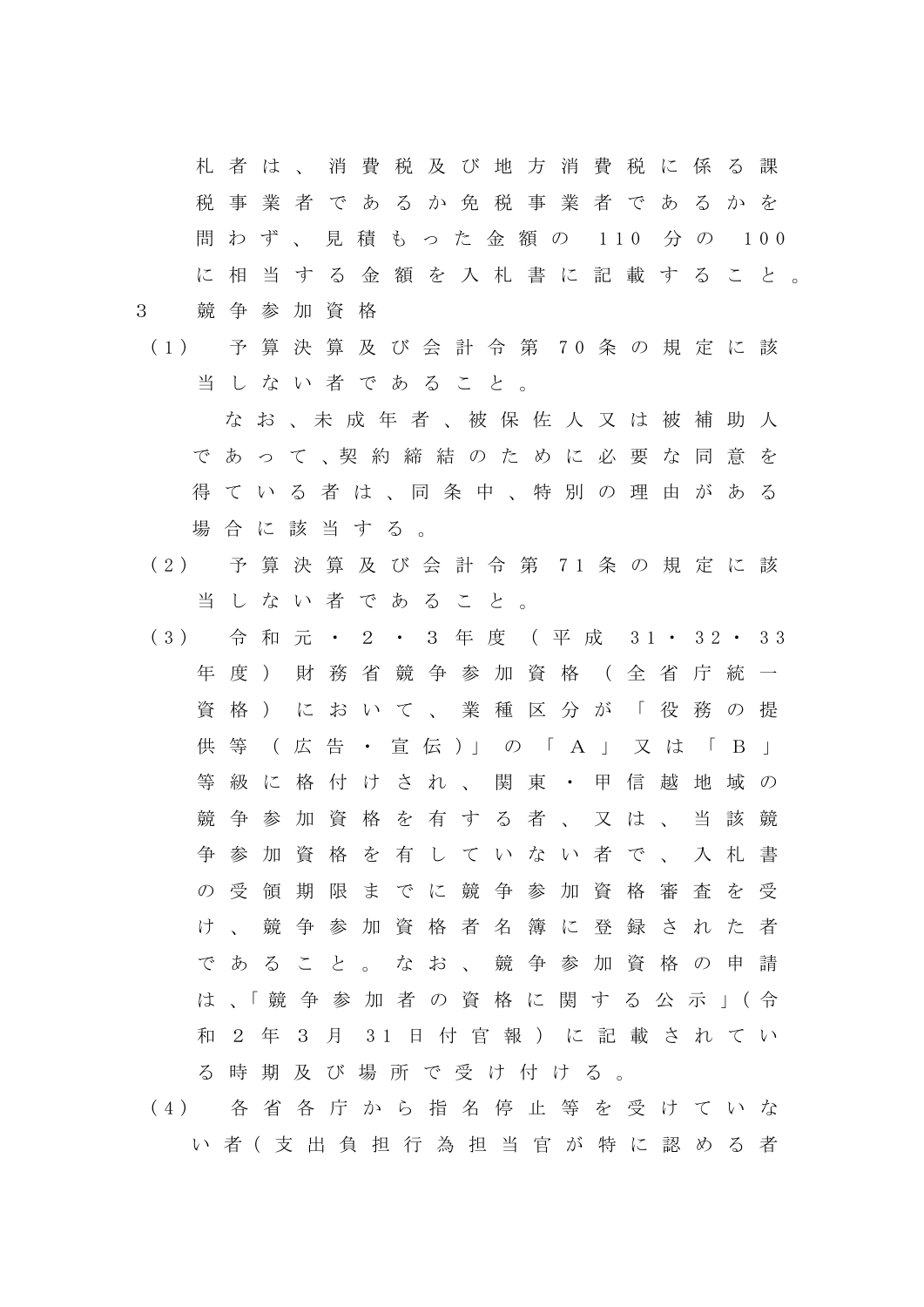を 含 む 。) で あ る こ と 。

- ( 5 ) 当 該 地 方 支 分 部 局 の 所 属 担 当 官 と 締 結 し た 契 約 に 関 し 、 契 約 に 違 反 し 、 又 は 同 担 当 官 が 実 施 し た 入 札 の 落 札 者 と な り な が ら 、 正 当 な 理 由 な く し て 契 約 を 拒 み 、 な い し は 入 札 等 当 該 地 方 支 分 部 局 の 業 務 に 関 し 不 正 又 は 不 誠 実 な 行 為 を し 、契 約 の 相 手 方 と し て 不 適 当 で あ る と 認 め ら れ る 者 で な い こ と 。
- ( 6 ) 経 営 の 状 況 又 は 信 用 度 が 極 度 に 悪 化 し て い な い と 認 め ら れ る 者 で あ り 、適 正 な 契 約 の 履 行 が 確 保 さ れ る 者 で あ る こ と 。
- ( 7 ) 入 札 説 明 書 の 交 付 を 受 け た 者 で あ る こ と 。
- (8) 競 争 入 札 に 参 加 す る た め に 必 要 な 証 明 書 等 を 下 記 4 ( 3 ) の 期 限 ま で に 提 出 し 、 そ の 審 査 に 合 格 し た 者 で あ る こ と 。
- 4 入 札 書 の 提 出 場 所 等
- ( 1 ) 入 札 書 の 提 出 場 所 、 契 約 条 項 を 示 す 場 所 、 入 札 説 明 書 の 交 付 場 所 及 び 問 い 合 わ せ 先 〒 330 - 9 7 1 6 埼 玉 県 さ い た ま 市 中 央 区 新 都 心 1 - 1 さ い た ま 新 都 心 合 同 庁 舎 1 号 館 関 東 財 務 局 総 務 部 会 計 課 契 約 係 の 小 柳 郁 恵 電 話 0 4 8 - 600 - 1 0 8 7
- ( 2 ) 入 札 説 明 書 の 交 付 方 法
	- ① 下 記 ( 3 ) の 期 限 ま で に 電 子 調 達 シ ス テ ム を 利 用 し て 取 得 す る こ と 。
	- ② 電 子 メ ー ル に よ る 入 札 説 明 書 の 交 付 を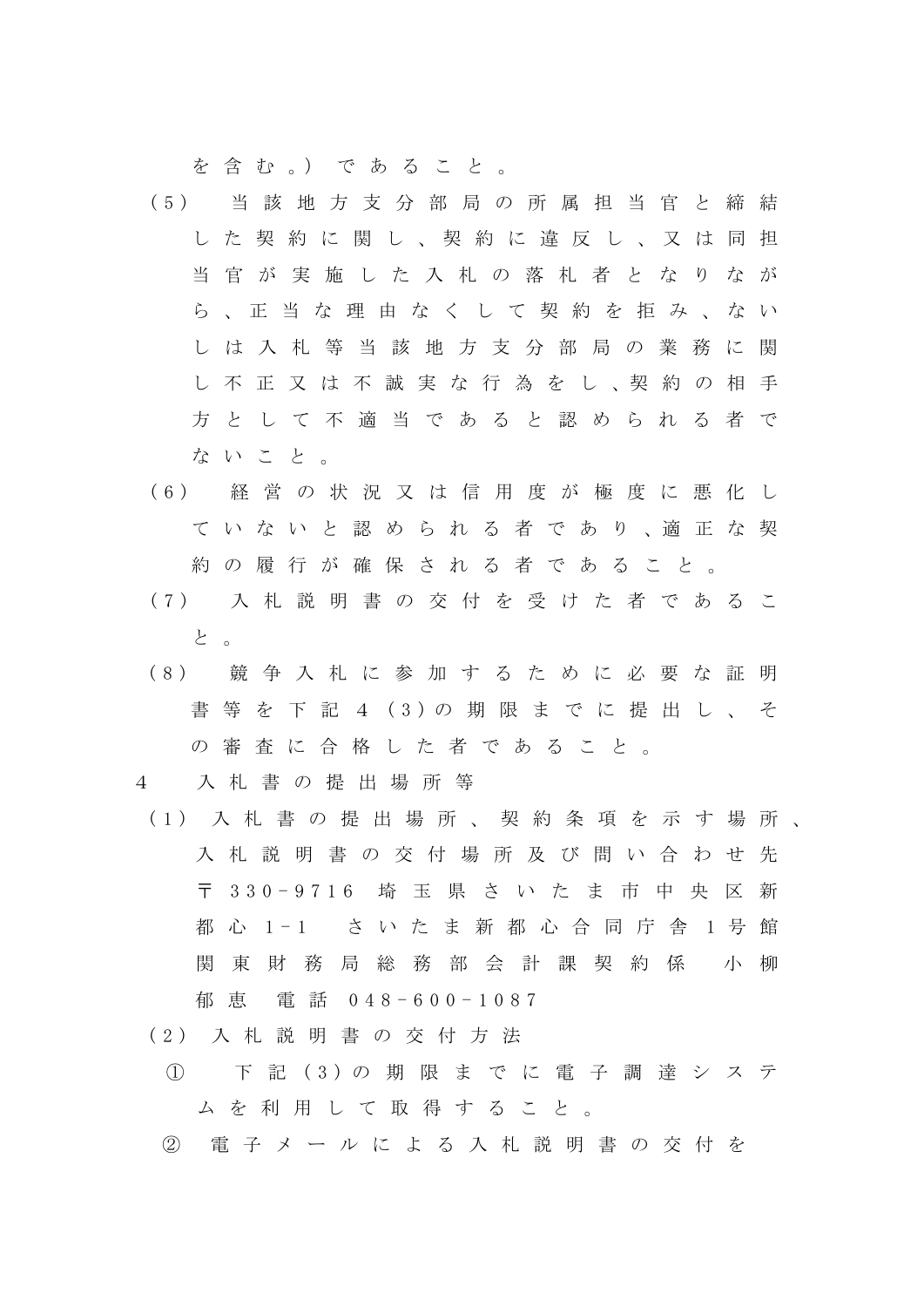希 望 す る 場 合 は 、 下 記 ( 3 ) の 期 限 ま で に 下 記 の メ ー ル ア ド レ ス に そ の 旨 連 絡 す る こ と 。

【 メ ー ル ア ド レ ス 】

k a - ike - i k a @ k t . l f b - m o f . g o . j p

- ( 3 ) 入 札 参 加 申 込 期 限 令 和 4 年 3 月 1 1 日 1 7 時 0 0 分
- (4) 入札書の受領期限 令和 4年 3月 17日 1 0 時 3 0 分
- ( 5 ) 開 札 の 日 時 及 び 場 所 令 和 4 年 3 月 1 7 日 11 時 00 分 さいたま新都心合同庁舎 1 号 館 関 東 財 務 局 18 階 会 議 室 B
- ( 6 ) ( 3 ) か ら ( 5 ) に つ い て は 、 電 子 調 達 シ ス テ ムにおいて システム 障 害 が 発 生 し た 場 合 に は 、 別 途 通 知 す る 日 時 に 変 更 す る 場 合 が あ る 。
- 5 そ の 他
- ( 1 ) 入 札 及 び 契 約 手 続 き に お い て 使 用 す る 言語及び通貨 日本語及び日本国通貨に 限 る 。
- (2) 入札保証金及び契約保証金 全額免除。 な お 、 契 約 保 証 金 の 免 除 に 当 た っ て は 、 落 札 者 が 契 約 締 結 の 際 に 令 和 4 ・ 5 ・ 6 年 度 財 務 省 競 争 参 加 資 格 ( 全 省 庁 統 一 資 格 ) を 有 し て い る こ と を 条 件 と す る 。
- ( 3 ) 入 札 の 無 効 本 公 告 に 示 し た 競 争 参 加 資 格 の な い 者 の 提 出 し た 入 札 書 及 び 入 札 に 関 す る 条 件 に 違 反 し た 入 札 書 は 無 効 と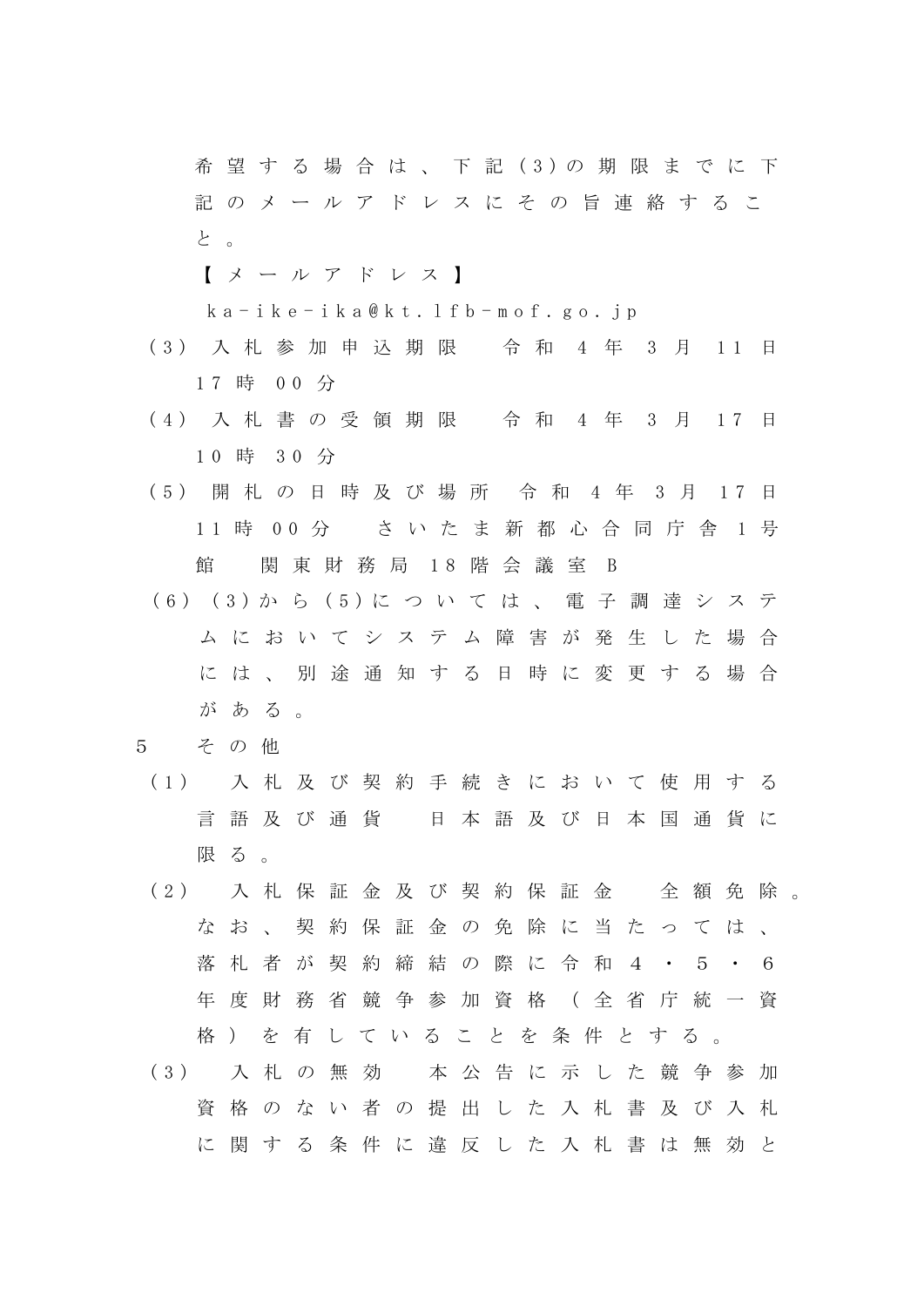す る 。

- ( 4 ) 契 約 書 作 成 の 要 否 本 契 約 締 結 に あ た り 契 約 書 を 作 成 す る も の と す る 。
- ( 5 ) 落 札 者 の 決 定 方 法
	- ① 予 算 決 算 及 び 会 計 令 第 7 9 条 の 規 定 に 基 づ い て 作 成 さ れ た 予 定 価 格 の 制 限 の 範囲内 で 最 低 の 価 格 を も っ て 有 効 な 入 札 を 行 っ た 者 を 落 札 者 と す る 。 た だ し 、 予 算 決 算 及 び 会 計 令 第 8 5 条 に よ る 基 準 を 適 用 す る の で 入 札 執 行 責 任 者 は 入 札 の 結 果 を 保 留 す る 場 合 が あ る 。こ の 場 合 入 札 参 加 者 は 当 局 の 行 う 事 情 聴 取 等 の 調 査 に 協 力 し な け れ ば な ら な い 。
		- ② 次 の 場 合 に は 、予 定 価 格 の 制 限 の 範 囲 内 の 価 格 を も っ て 入 札 し た 他 の 者 の う ち 最 低 の 価 格 を も っ て 入 札 し た 者 を 落 札 者 と す る こ と が あ る 。
			- イ .上 記 ① の た だ し 書 き に よ る 調 査 の 結 果 、当 該 契 約 の 内 容 に 適 合 し た 履 行 が な さ れ な い お そ れ が あ る と 認 め ら れ る 場 合 。
			- ロ .公 正 な 取 引 の 秩 序 を 乱 す こ と と な る お そ れ が あ っ て 、著 し く 不 適 当 で あ る と 認 め ら れ る 場 合 。
- ( 6 ) 詳 細 は 入 札 説 明 書 に よ る 。
- 6 S u m m a r y
	- (1) Official in charge of disbursement of the procuring entity: ONO Takahiro, Deputy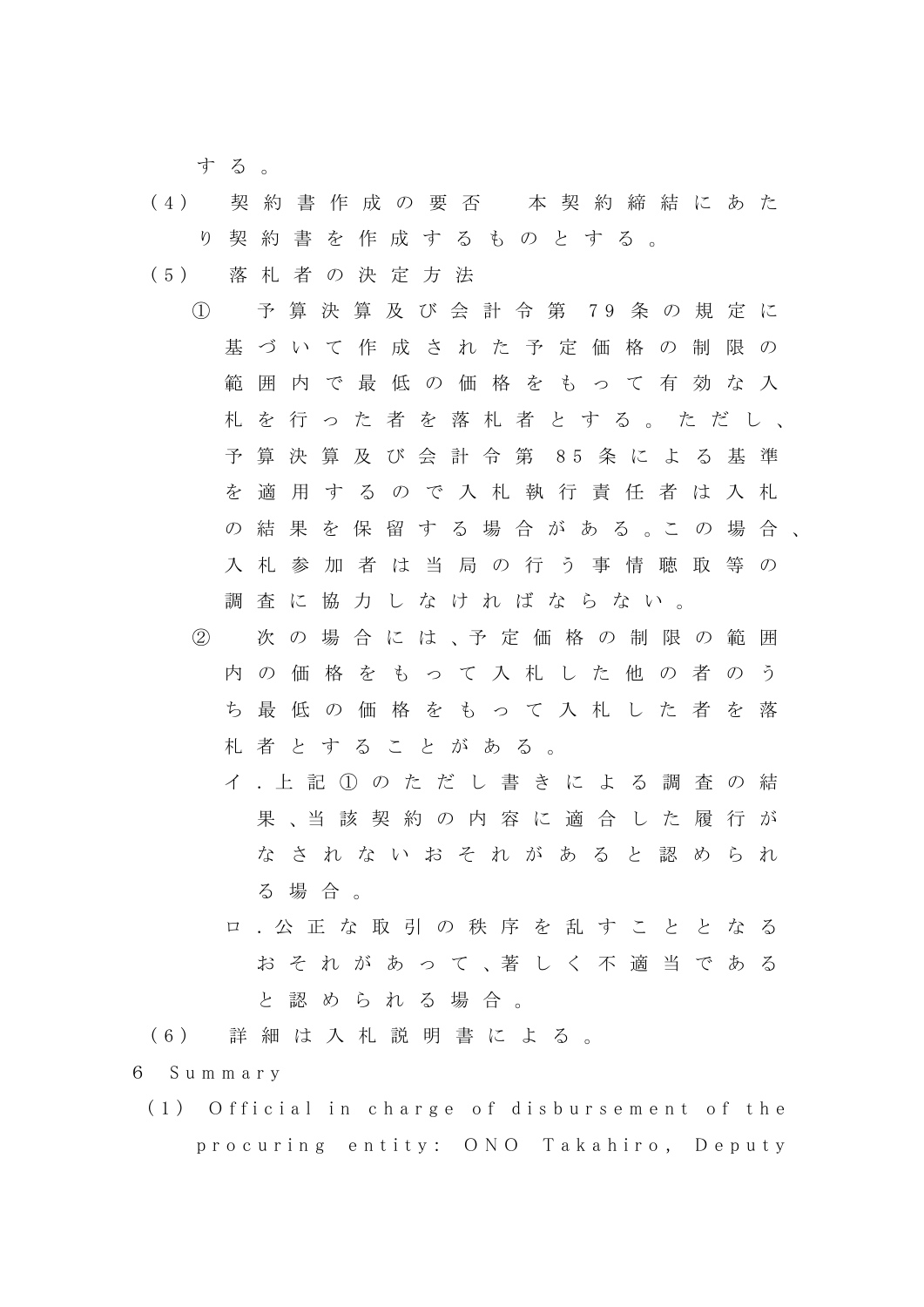Director of General Affairs Department, Kanto Local Finance Bureau.

- (2) Classification of the services to be p r o c u r e d : 7 3
- (3) Nature and quantity of the services to be required : Placing advertisement in n e w s p a p e r s 1 s e t
- (4) Fulfillment period: From the day of a c o n t r a c t t h r o u g h M a r c h 31 , 2 0 2 3
- (5) Qualification for participating in the t e n d e r i n g p r o c e d u r e s : S u p p l i e r s e l i g i b l e for participating in the proposed tender are those who shall:
	- ① N o t c o m e u n d e r A r t i c l e 7 0 o f t h e C a b i n e t Order concerning the Budget, Auditing and Accounting. Furthermore, minors, Person under Conservatorship or Person under Assistance that obtained the consent necessary for concluding a contract may be applicable under cases of special reasons within the said c l a u s e .
	- ② N ot come under Article 71 of the Cabinet Order concerning the Budget, Auditing a n d A c c o u n t i n g .
		- 3 Have Grade A or B " offer of services, etc" in terms of the qualification for p a r t i c i p a t i n g i n t e n d e r s b y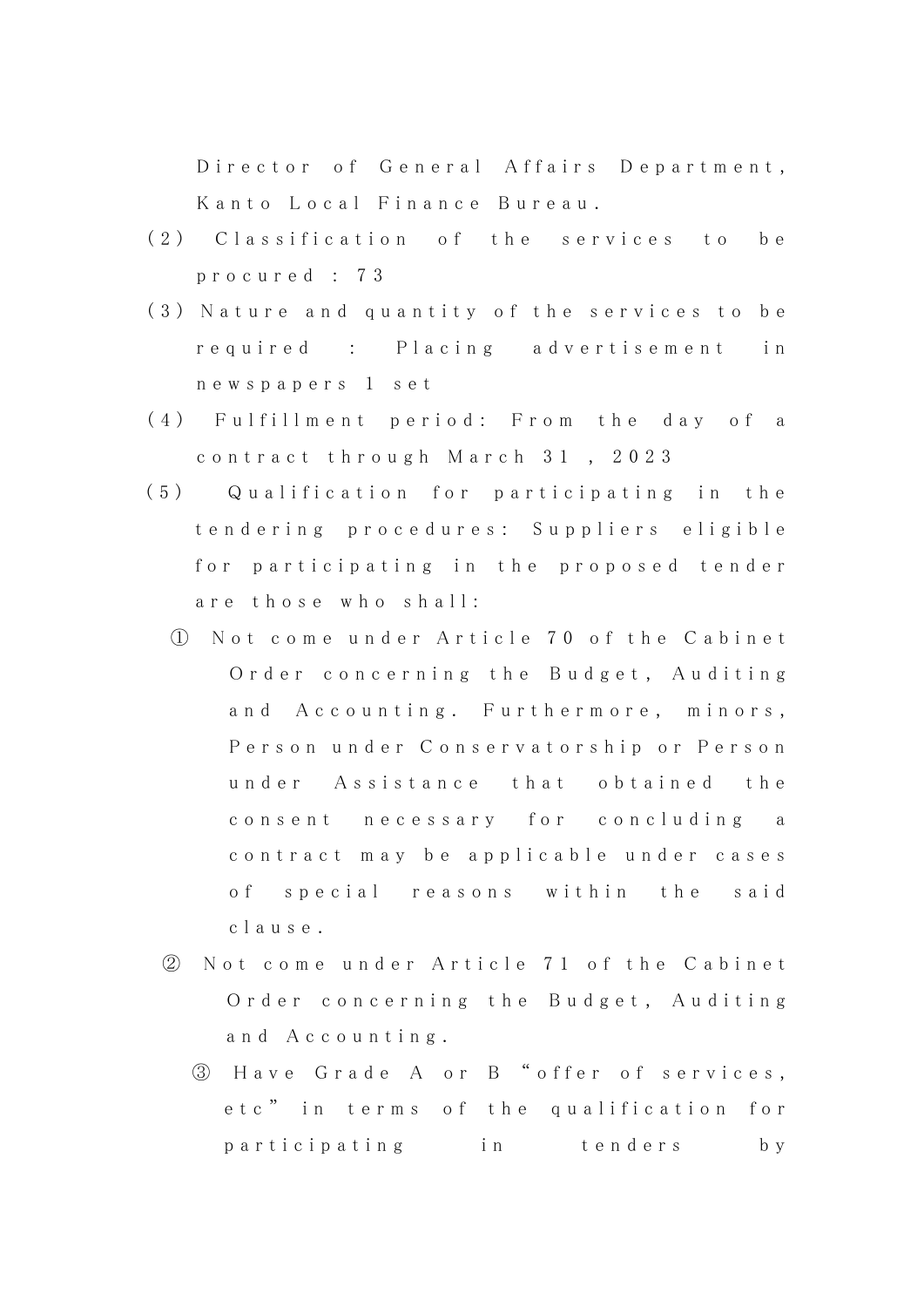Organizations in Kanto-Koshinetsu area related to Ministry of Finance (Single qualification for every ministry and agency) in the fiscal years 2019, 2020 a n d 2 0 2 1 .

- ④ H a v e n o t r e c e i v e d s u s p e n s i o n o f designated contractor status, etc. from any ministry or agency (including person specially qualified by officials in charge of disbursement of the procuring e n t i t y ) .
- ⑤ N o t t h o s e w h o a r e j u d g e d t o b e in a p p r o p r i a t e a s t h e o t h e r p a r t y t o a contract on account of having violated any of the clauses of contract and illegal or unfair act previously made with an official in charge of any of the relevant local bureaus, or branch bureaus, or divisions, or offices.
- ⑥ A s u p p l i e r w h o s e b u s i n e s s s i t u a t i o n o r trustworthiness is deemed not to have significantly deteriorated, and whose proper performance of a contract can be g u a r a n t e e d .
- ⑦ A s u p p l i e r w h o h a s b e e n g i v e n t h e t e n d e r d o c u m e n t a t i o n .
- ⑧ S u b m i t a d e t a i l e d s t a t e m e n t o f b i d d i n g article, also serving as a written